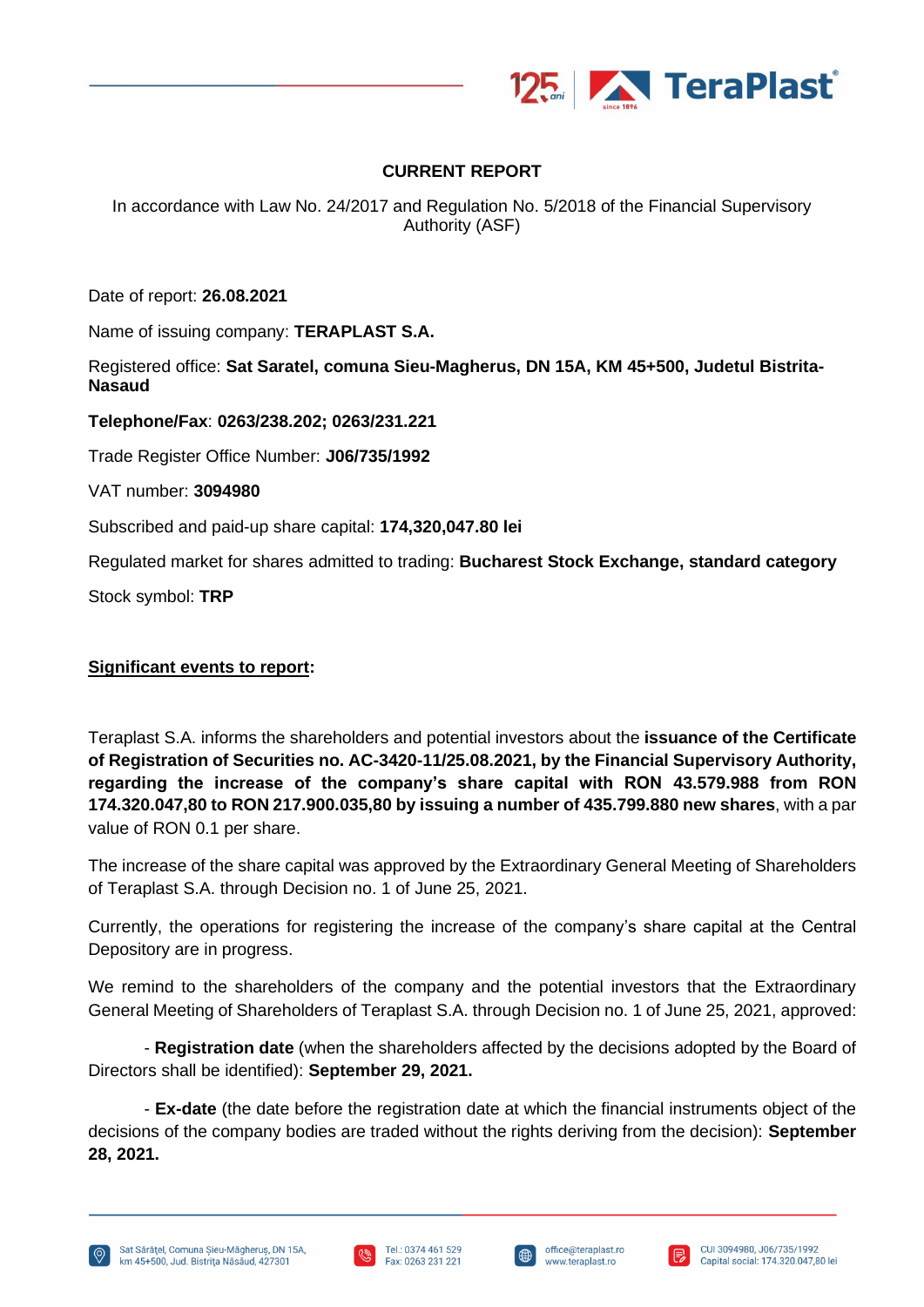

- **Payment day** (date on which the distribution of the proceeds of the ownership of securities, consisting of cash or securities, becomes certain): **September 30, 2021.**

ALEXANDRU STANEAN

TeraPlast S.A. CEO

\_\_\_\_\_\_\_\_\_\_\_\_\_\_\_\_\_

**If you need any further information feel free to contact us at**

**email [investor.relations@teraplast.ro](mailto:investor.relations@teraplast.ro)** or by phone at: +40 741 270 439 – Contact person: Alexandra Sica.





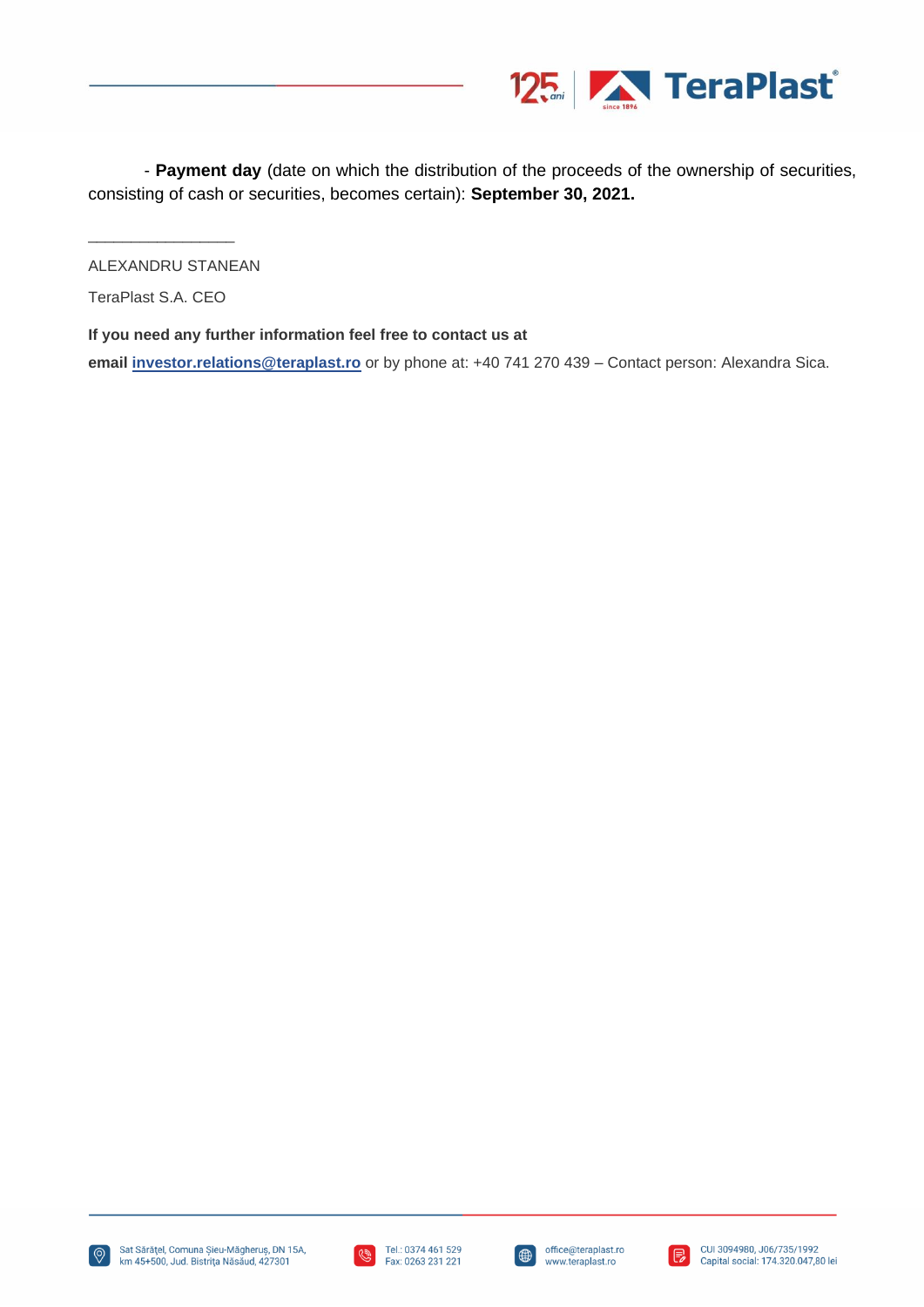**AUTORITATEA DE SUPRAVEGHERE FINANCIARĂ** 

## CERTIFICAT DE ÎNREGISTRARE A INSTRUMENTELOR **FINANCIARE**

Prin prezentul se certifică înregistrarea următoarelor instrumente financiare:

**ACTIUNI** 

**Comune Nominative** Tip:

| Clasa:                                 |                       |                        | Data inregistrării: 18.06.2008                      |                   |
|----------------------------------------|-----------------------|------------------------|-----------------------------------------------------|-------------------|
| Valoarea nominală:                     |                       | $0,10$ Lei             | Poziția in registrul ASF: 3596                      |                   |
| Numär total:                           | 2.179.000.358         |                        | Codul ASF al actiunilor: 35963                      |                   |
| <i><u><b>Inregistrarea</b></u></i>     | Data                  |                        | Număr de acțiuni  Valoarea emisiunii                |                   |
| 1                                      | 23.05.2008            |                        | 297.875.880                                         | 29.787.588,00 Lei |
| $\overline{2}$                         | 28.08.2013            |                        | $-9.000.000$                                        | -900.000,00 Lei   |
| $\overline{3}$                         | 09.02.2016            |                        | 88.745.890                                          | 8.874.589,00 Lei  |
| $\mathbf{4}$                           | 16.05.2016            |                        | 188.810.890                                         | 18.881.089,00 Lei |
| Caracteristici conform:                |                       | de ORC Bistrita Nasaud | Certificatului constatator nr.29457/19.08.2021 emis |                   |
| Societatea:                            | <b>TERAPLAST S.A.</b> |                        |                                                     |                   |
| Capitalul social subscris:             |                       | 217.900.035,80 Lei     |                                                     |                   |
| Capitalul social vărsat:               |                       | 217.900.035,80 Lei     |                                                     |                   |
| Cod unic de inregistrare emitent:      |                       | 3094980                |                                                     |                   |
| Nr. de ordine în registrul comerțului: |                       |                        | J06/735/1992                                        |                   |
| Cod ASF emitent: 169329                |                       |                        |                                                     |                   |
| Localitatea: SIEU-MAGHERUS             |                       |                        |                                                     |                   |
|                                        |                       |                        |                                                     |                   |

DN 15A, Km 45+500, Sat Saratel Strada:

Județul: BISTRITA-NASAUD

Emiterea de catre A.S.F. a prezentului certificat de inregistrare nu reprezinta certificarea legalitatii modului în care au fost efectuate modificarile de capital si nici aprobarea eventualelor cesiuni facute cu incalcarea prevederilor legale si raportate la A S.F. dupa ce au fost înregistrate la Oficiul Registrului Comertului, nerespectându-se obligatiile legale de raportare la piata pe care se tranzactioneaza actiunile societatii si de înregistrare la A.S.F.

Intreaga raspundere legala revine emitentilor, Consiliilor de Administratie si conducerilor executive ale acestora si institutiilor implicate în legalizarea modificarilor de capital, care sunt raspunzatori în fata legii pentru eventualele ilegalitati ce ar putea fi constatate

Număr: AC - 3420 - 11

VHTATE

Data emiterii: 25.08.2021

VICEPRESEDINTE Gabriel GRAD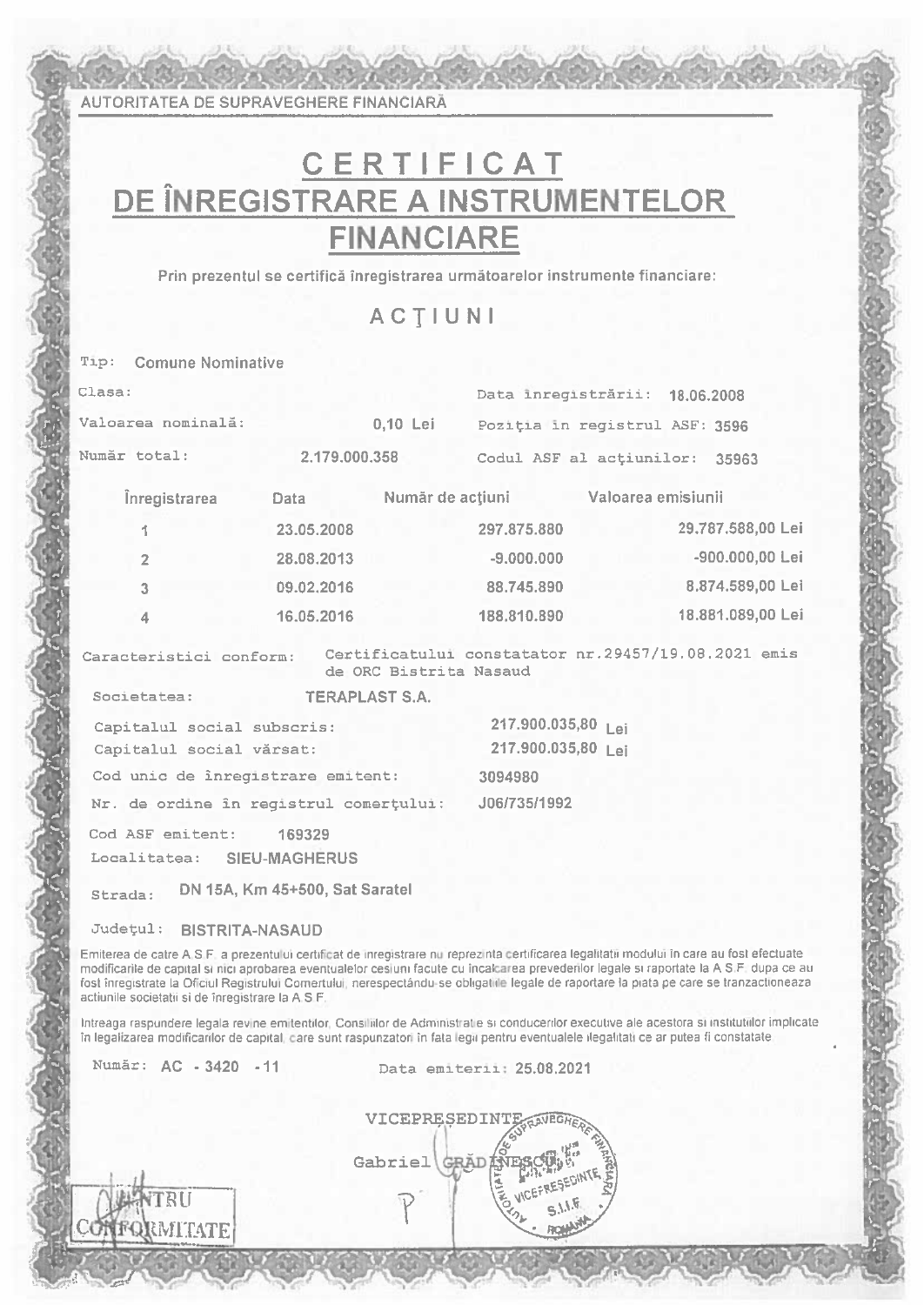AUTORITATEA DE SUPRAVEGHERE FINANCIARĂ

# CERTIFICAT DE ÎNREGISTRARE A INSTRUMENTELOR **FINANCIARE**

Prin prezentul se certifică înregistrarea următoarelor instrumente financiare:

**ACTIUNI** 

Tip: Comune Nominative Clasa: Data înregistrării: 18.06.2008 0,10 Lei Valoarea nominală: Poziția în registrul ASF: 3596 Număr total: 2.179.000.358 Codul ASF al actiunilor: 35963 Înregistrarea Data Număr de acțiuni Valoarea emisiunii 29.047.831.00 Lei 20.06.2017 290.478.310  $\overline{a}$ -52.80 Lei 22.03.2018  $-528$ Ġ 21.333.483.20 Lei 213.334.832 04.12.2018 26.756.123,40 Lei 05.09.2019 267.561.234 Caracteristici conform: Certificatului constatator nr.29457/19.08.2021 emis de ORC Bistrita Nasaud Societatea: **TERAPLAST S.A.** 217.900.035,80 lei Capitalul social subscris: 217.900.035,80 Lei Capitalul social vărsat: Cod unic de înregistrare emitent: 3094980 Nr. de ordine în registrul comerțului: J06/735/1992 Cod ASF emitent: 169329 Localitatea: SHEU-MAGHERUS Strada: DN 15A, Km 45+500, Sat Saratel

Județul: BISTRITA-NASAUD

Emiterea de catre A.S.F. a prezentului certificat de inregistrare nu reprezinta certificarea legalitatii modului în care au fost efectuate modificarile de capital si nici aprobarea eventualelor cesiuni facute cu încalcarea prevedentor legale si raportate la A S.F. dupa ce au fost inregistrate la Oficiul Registrului Comertului, nerespectându-se obligatiile legale de raportare la piata pe care se tranzactioneaza actiunile societatii si de înregistrare la A.S.F.

Intreaga raspundere legala revine emitentilor, Consiliilor de Administratie si conducerilor executive ale acestora si institutiilor implicate în legalizarea modificarilor de capital, care sunt raspunzatori în fata legii pentru eventualele ilegalitati ce ar putea fi constatate

Număr: AC - 3420 - 11

PENTRU **ONFORMITATE**  Data emiterii: 25.08.2021

VICEPRESEDINTE Gabriel GRADIN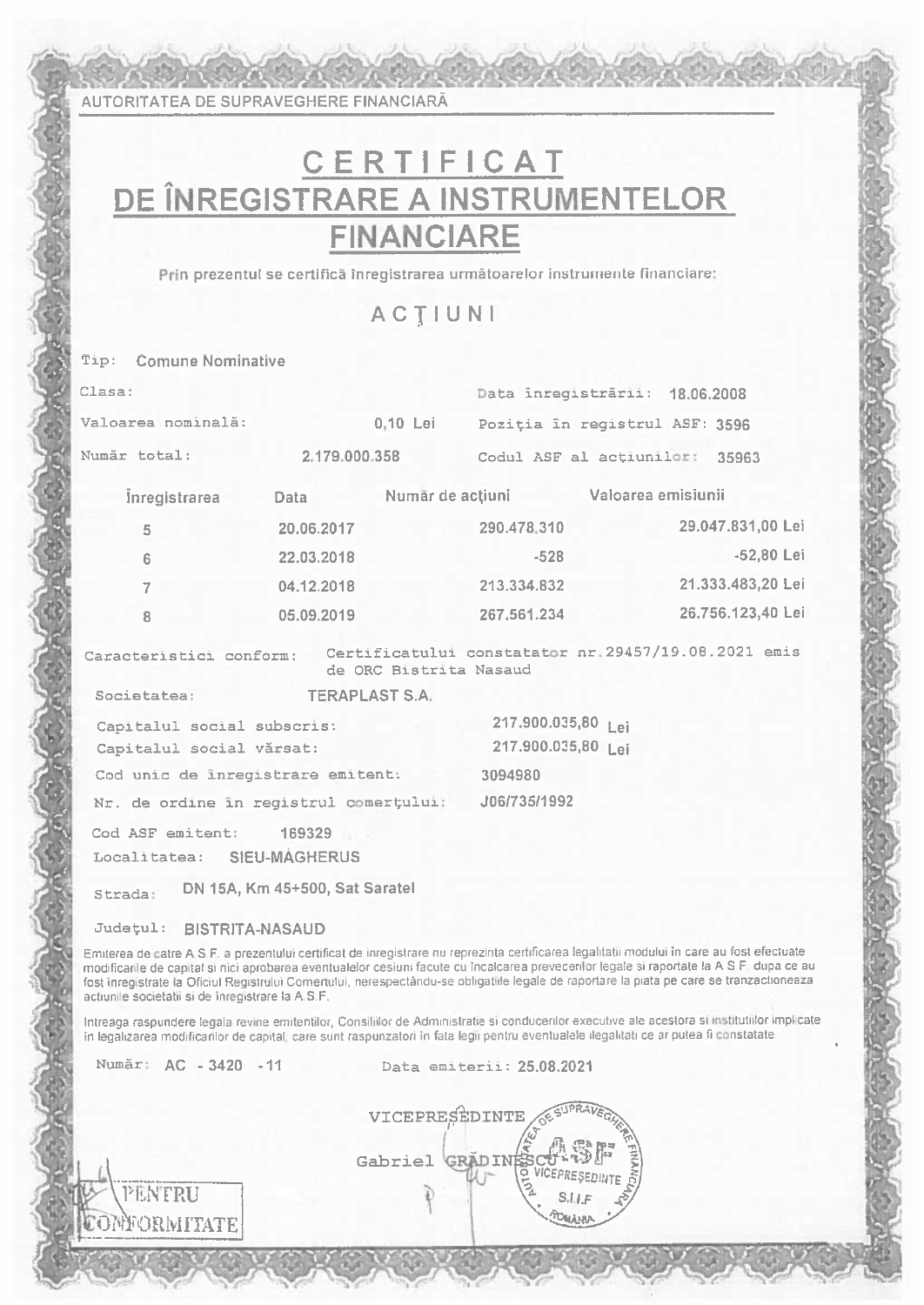**AUTORITATEA DE SUPRAVEGHERE FINANCIARĂ** 

# CERTIFICAT DE ÎNREGISTRARE A INSTRUMENTELOR **FINANCIARE**

Prin prezentul se certifică înregistrarea următoarelor instrumente financiare:

ACTIUNI

Tip: Comune Nominative  $Class:$ Data inregistrării: 18.06.2008 Valoarea nominală: 0,10 Lei Poziția în registrul ASF: 3596 Număr total: 2.179.000.358 Codul ASF al actiunilor: 35963 Înregistrarea Data Număr de acțiuni Valoarea emisiunii  $\alpha$ 30.04.2020  $-1.490$  $-149,00$  Lei  $10<sub>1</sub>$ 10.07.2020 405.395.460 40.539.546,00 Lei 19.08.2021  $11$ 435.799.880 43.579.988,00 Lei **TOTAL:** 2.179.000.358 217.900.035.80 Lei Caracteristici conform: Certificatului constatator nr.29457/19.08.2021 emis de ORC Bistrita Nasaud Societatea: **TERAPLAST S.A.** 217.900.035,80 Lei Capitalul social subscris: Capitalul social vărsat: 217.900.035,80 lei Cod unic de inregistrare emitent: 3094980 Nr. de ordine in registrul comertului: J06/735/1992 Cod ASF emitent: 169329 Localitatea: SIEU-MAGHERUS Strada: DN 15A, Km 45+500, Sat Saratel

Județul: BISTRITA-NASAUD

Emiterea de catre A S F, a prezentului certificat de inregistrare nu reprezinta certificarea legalitatii modului în care au fost efectuate modificarile de capital si nici aprobarea eventualelor cesiuni facute cu incalcarea prevederitor legale si raportate la A S F, dupa ce au fost inregistrate la Oficiul Registrului Comertului, nerespectându-se obligatiile legale de raportare la piata pe care se tranzactioneaza actiunile societatii si de înregistrare la A S.F.

Intreaga raspundere legala revine emitentilor, Consiliilor de Administratie si conducerilor executive ale acestora si institutilor implicate in legalizarea modificarilor de capital, care sunt raspunzatori in fata legii pentru eventualele ilegalitati ce ar putea fi constatate.

Număr: AC - 3420 - 11

PENTRIJ

ONFORMITATE

Data emiterii: 25.08.2021

VICEPRESEDINTE **IPRAVEGH** Gabriel GRADINESC VICEPRESEDINT  $53.1.5$